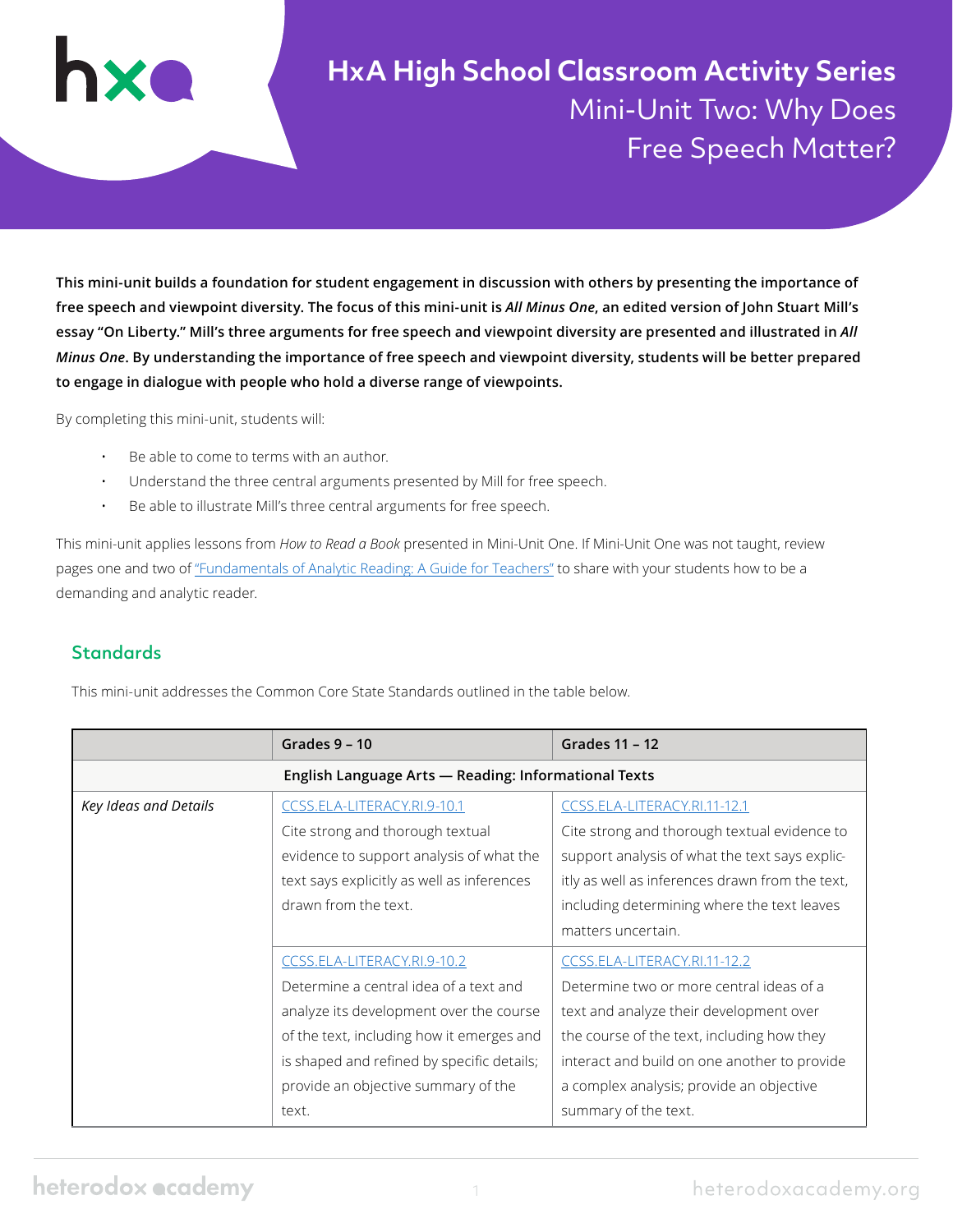# **HxA High School Classroom Activity Series: Mini-Unit Two**

|                       | Grades $9 - 10$                                            | Grades 11 - 12                                    |
|-----------------------|------------------------------------------------------------|---------------------------------------------------|
| Key Ideas and Details | CCSS.ELA-LITERACY.RI.9-10.3                                | CCSS.ELA-LITERACY.RI.11-12.3                      |
|                       | Analyze how the author unfolds an                          | Analyze a complex set of ideas or sequence        |
|                       | analysis or series of ideas or events,                     | of events and explain how specific individuals,   |
|                       | including the order in which the points                    | ideas, or events interact and develop over the    |
|                       | are made, how they are introduced and                      | course of the text.                               |
|                       | developed, and the connections that are                    |                                                   |
|                       | drawn between them.                                        |                                                   |
| Craft and Structure   | CCSS.ELA-LITERACY.RI.9-10.4                                | CCSS.ELA-LITERACY.RI.11-12.4                      |
|                       | Determine the meaning of words and                         | Determine the meaning of words and phrases        |
|                       | phrases as they are used in a text,                        | as they are used in a text, including figurative, |
|                       | including figurative, connotative, and                     | connotative, and technical meanings; analyze      |
|                       | technical meanings; analyze the cumu-                      | how an author uses and refines the meaning        |
|                       | lative impact of specific word choices on                  | of a key term or terms over the course of a       |
|                       | meaning and tone.                                          | text.                                             |
|                       | English Language Arts - Literacy in History/Social Studies |                                                   |
| Key Ideas and Details | CCSS.ELA-LITERACY.RH.9-10.2                                | CCSS.ELA-LITERACY.RH.11-12.2                      |
|                       | Determine the central ideas or informa-                    | Determine the central ideas or information        |
|                       | tion of a primary or secondary source;                     | of a primary or secondary source; provide an      |
|                       | provide an accurate summary of how                         | accurate summary that clarifies the relation-     |
|                       | key events or ideas develop over the                       | ships among the key details and ideas.            |
|                       | course of the text.                                        |                                                   |
| Craft and Structure   | CCSS.ELA-LITERACY.RH.9-10.4                                | CCSS.ELA-LITERACY.RH.11-12.4                      |
|                       | Determine the meaning of words and                         | Determine the meaning of words and phrases        |
|                       | phrases as they are used in a text,                        | as they are used in a text, including analyzing   |
|                       | including vocabulary describing political,                 | how an author uses and refines the meaning        |
|                       | social, or economic aspects of history/                    | of a key term over the course of a text.          |
|                       | social science.                                            |                                                   |
|                       | CCSS.ELA-LITERACY.RH.9-10.5                                | CCSS.ELA-LITERACY.RH.11-12.5                      |
|                       | Analyze how a text uses structure to                       | Analyze in detail how a complex primary           |
|                       | emphasize key points or advance an                         | source is structured, including how key           |
|                       | explanation or analysis.                                   | sentences, paragraphs, and larger portions of     |
|                       |                                                            | the text contribute to the whole.                 |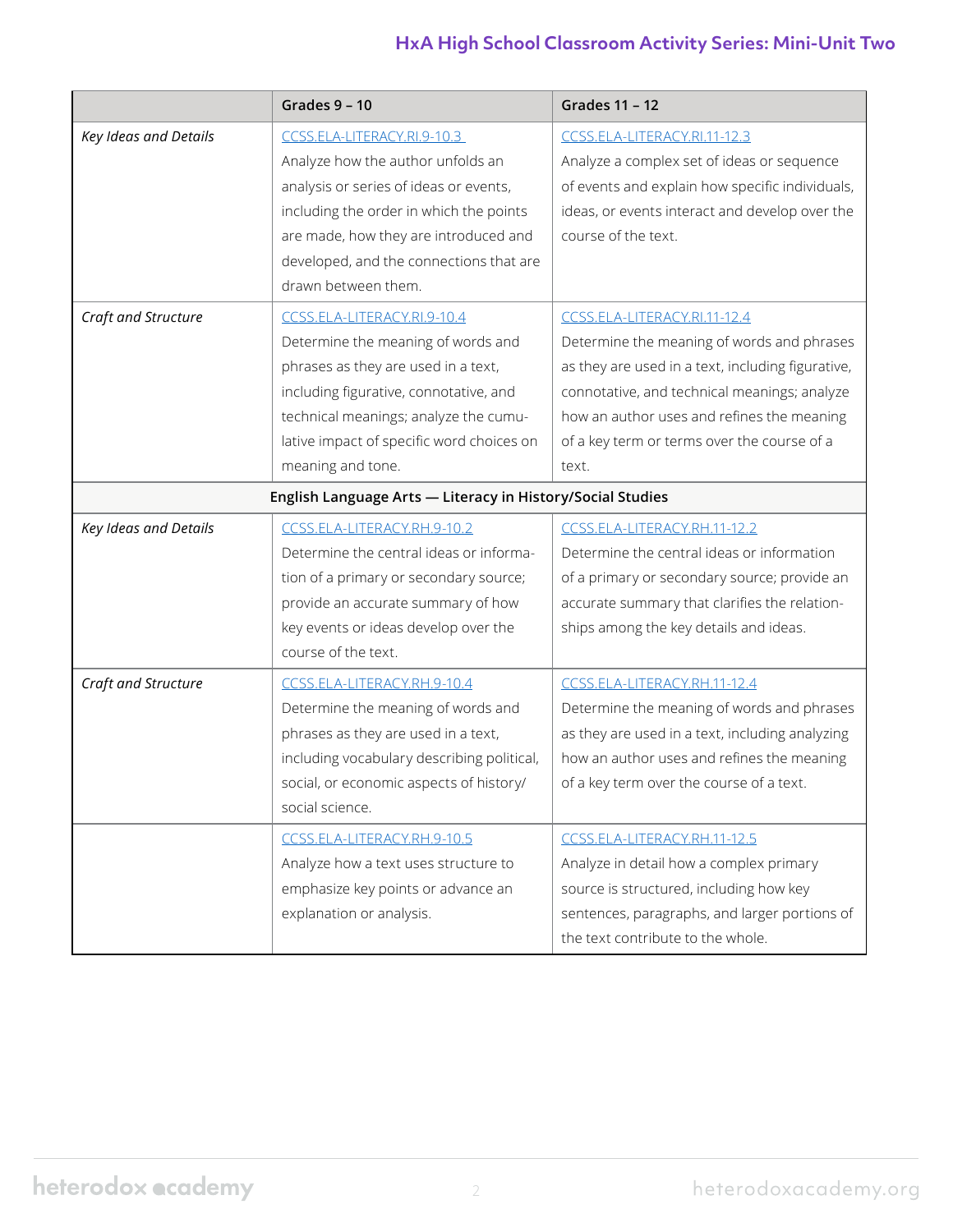#### **HxA High School Classroom Activity Series: Mini-Unit Two**

#### Time

Plan to spend 9 to 15 days (50 minutes per day) reading and discussing *All Minus One*. *All Minus One* is a complicated text. The amount of time spent reading and discussing the text will depend on students' reading level (9th and 10th-grade students will require more time to read and digest the text than 11th and 12th-grade students). The primary focus should be on ensuring that students understand Mill's three arguments for free speech.

| Day 1              | Day 2              | Day 3                                  | Day 4                               | Day 5              |
|--------------------|--------------------|----------------------------------------|-------------------------------------|--------------------|
| Warm-Up Activity:  | Warm-Up Activity:  | Warm-Up Activity:                      | Warm-Up Activity:                   | Warm-Up Activity:  |
| "On Being Wrong"   | Recap the previous | Recap the previous                     | Recap the previous                  | Recap the previous |
| (see below)        | day's activities   | day's activities                       | day's activities                    | day's activities   |
| Read All Minus One | Read All Minus One | Read All Minus One                     | Read All Minus One                  | Read All Minus One |
| Activity: "Coming  | Activity: "Coming  | Activity: "Coming                      | Activity: "Coming                   | Activity: "Coming  |
| to Terms with John | to Terms with John | to Terms with John                     | to Terms with John                  | to Terms with John |
| Stuart Mill"       | Stuart Mill"       | Stuart Mill"                           | Stuart Mill"                        | Stuart Mill"       |
| Activity:          | Activity:          | Activity:                              | Activity:                           | Activity:          |
| "Understanding All | "Understanding All | "Understanding All                     | "Understanding All                  | "Understanding All |
| Minus One through  | Minus One through  | Minus One through                      | Minus One through                   | Minus One through  |
| Illustrations"     | Illustrations"     | Illustrations"                         | Illustrations"                      | Illustrations"     |
| Day 6              | Day 7              | Day 8                                  | Day 9                               |                    |
|                    |                    |                                        |                                     |                    |
| Warm-Up Activity:  | Warm-Up Activity:  | Warm-Up Activity:                      | Warm-Up Activity:                   |                    |
| Recap the previous | Recap the previous | Ask students:                          | Ask students: How                   |                    |
| day's activities   | day's activities   | What illustration or                   | would you illustrate                |                    |
| Read All Minus One | Read All Minus One | argument presented<br>in All Minus One | All Minus One?                      |                    |
| Activity: "Coming  | Activity: "Coming  | resonated with you                     | Activity:                           |                    |
| to Terms with John | to Terms with John | most?                                  | "Understanding All                  |                    |
| Stuart Mill"       | Stuart Mill"       | Activity: "Discussion                  | Minus One through<br>Illustrations" |                    |
| Activity:          | Activity:          | Guide: "All Minus                      |                                     |                    |
| "Understanding All | "Understanding All | One""                                  |                                     |                    |
| Minus One through  | Minus One through  |                                        |                                     |                    |